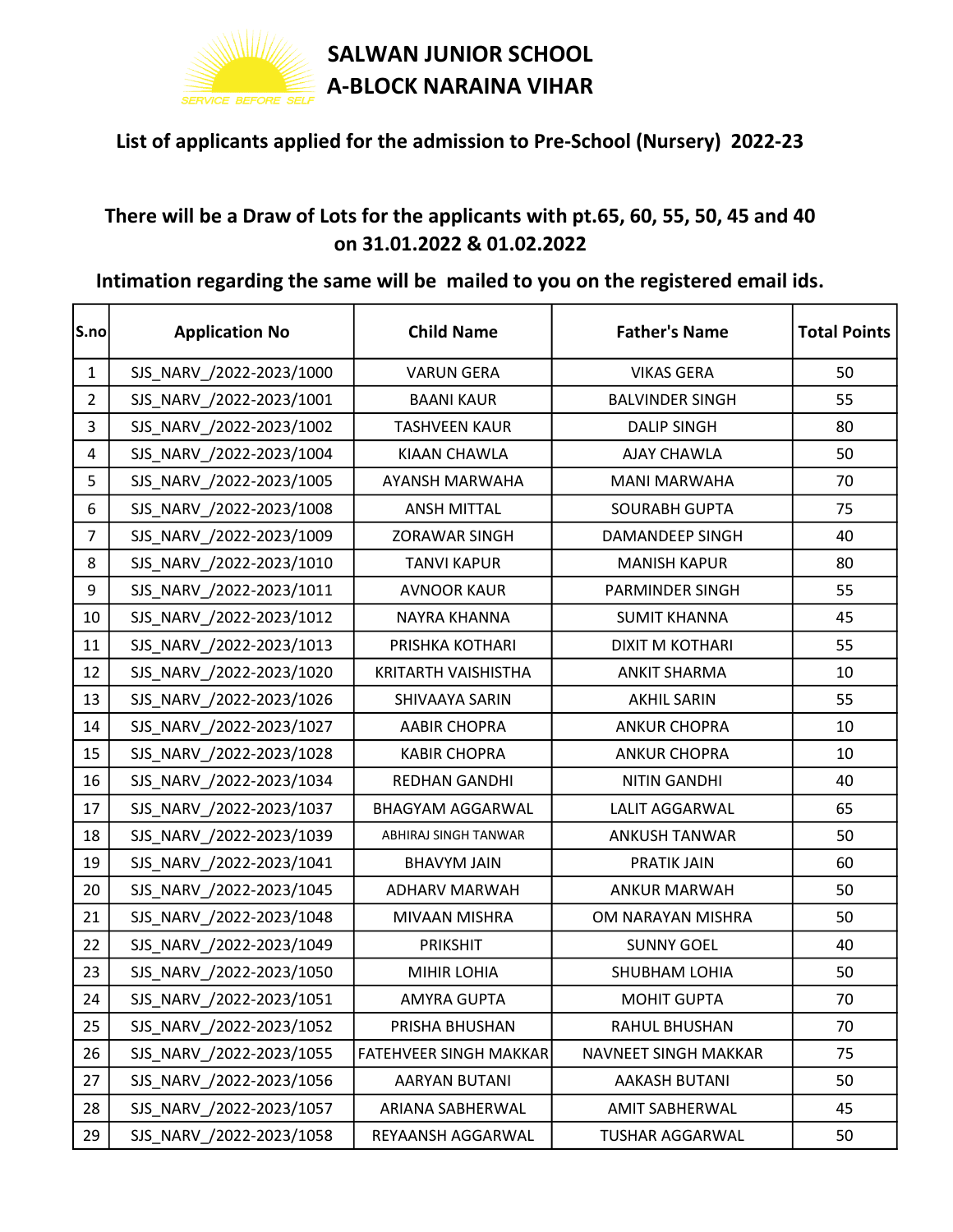

|    | <b>Application No</b>    | <b>Child Name</b>      | <b>Father's Name</b>      | <b>Total Points</b> |
|----|--------------------------|------------------------|---------------------------|---------------------|
| 30 | SJS_NARV_/2022-2023/1059 | <b>VIRAJ GUPTA</b>     | <b>RAHUL GUPTA</b>        | 50                  |
| 31 | SJS NARV /2022-2023/1060 | SAHANA SACHDEVA        | SAKSHAM SACHDEVA          | 65                  |
| 32 | SJS_NARV_/2022-2023/1062 | <b>MEHER BHULLAR</b>   | <b>GUNPREET BHULLAR</b>   | 55                  |
| 33 | SJS_NARV_/2022-2023/1063 | AYUSHMAAN RAJPUT       | ASHWANI KUMAR RAJPUT      | 40                  |
| 34 | SJS_NARV_/2022-2023/1064 | RAJVEER SINGH KOHLI    | <b>RISHAB SINGH KOHLI</b> | 65                  |
| 35 | SJS NARV /2022-2023/1065 | <b>TIANA</b>           |                           | 70                  |
| 36 | SJS_NARV_/2022-2023/1067 | <b>JAISVI VANSIL</b>   | RAGHAV VANSI              | 55                  |
| 37 | SJS_NARV_/2022-2023/1069 | <b>MRIGANK REYANSH</b> | <b>RITWICK DAS</b>        | 65                  |
| 38 | SJS_NARV_/2022-2023/1070 | RISHAV CHOUDHARY       | <b>ROHIT CHOUDHARY</b>    | $\mathbf 0$         |
| 39 | SJS_NARV_/2022-2023/1071 | <b>ATHARV PANDEY</b>   | <b>AKHILESH PANDEY</b>    | $\mathbf 0$         |
| 40 | SJS_NARV_/2022-2023/1072 | <b>ANAISHA SUD</b>     | <b>SEEMANT SUD</b>        | 55                  |
| 41 | SJS_NARV_/2022-2023/1073 | DIYA HEMRAJANI         | DINESH KUMAR HEMRAJANI    | 55                  |
| 42 | SJS NARV /2022-2023/1075 | <b>CHIYA SETHI</b>     | <b>MANAK SETHI</b>        | 55                  |
| 43 | SJS NARV /2022-2023/1077 | <b>VAANYA RAJAK</b>    | SANJAY KUMAR RAJAK        | 60                  |
| 44 | SJS_NARV_/2022-2023/1078 | RADHYA CHANANA         | MR. AMAN CHANANA          | 45                  |
| 45 | SJS_NARV_/2022-2023/1079 | <b>VRINDA CHOPRA</b>   | <b>MADHUR CHOPRA</b>      | 55                  |
| 46 | SJS_NARV_/2022-2023/1080 | ARDAAS NARULA          | <b>DEEPAK NARULA</b>      | 55                  |
| 47 | SJS_NARV_/2022-2023/1082 | <b>NURVI OBEROI</b>    | <b>VARUN OBEROI</b>       | 55                  |
| 48 | SJS_NARV_/2022-2023/1083 | SHREENA TANWAR         | <b>MANISH TANWAR</b>      | 80                  |
| 49 | SJS_NARV_/2022-2023/1084 | <b>SIA VOHRA</b>       | <b>ANKUR VOHRA</b>        | 15                  |
| 50 | SJS_NARV_/2022-2023/1085 | <b>WAHENOOR KAUR</b>   | RAMNEEK SINGH SANDHU      | 55                  |
| 51 | SJS_NARV_/2022-2023/1087 | RIYANSHI MAHINDRU      | RISHI MAHINDRU            | 55                  |
| 52 | SJS_NARV_/2022-2023/1088 | KAIRAVI MALHOTRA       | <b>DEEPANKUR MALHOTRA</b> | 70                  |
| 53 | SJS_NARV_/2022-2023/1090 | KHUSHVI KHANDELWAL     | PULKIT KHANDELWAL         | 55                  |
| 54 | SJS NARV /2022-2023/1092 | DAIWIK AGGARWAL        | RAJAT AGGARWAL            | 75                  |
| 55 | SJS_NARV_/2022-2023/1093 | DAAVI SINGH MAGHAV     | ADITYA SINGH MAGHAV       | 60                  |
| 56 | SJS NARV /2022-2023/1095 | YUVAAN DHINGRA         | <b>DOLLAR DHINGRA</b>     | 60                  |
| 57 | SJS_NARV_/2022-2023/1096 | MADHAV TANWAR          | <b>SURENDER TANWAR</b>    | 40                  |
| 58 | SJS_NARV_/2022-2023/1097 | <b>RIDHI GUPTA</b>     | <b>RAHUL GUPTA</b>        | 45                  |
| 59 | SJS_NARV_/2022-2023/1098 | ATHARV KHAKHIL         | <b>RAJESH KUMAR</b>       | 50                  |
| 60 | SJS_NARV_/2022-2023/1099 | <b>MEHER KAUR</b>      | <b>HARINDER SINGH</b>     | 45                  |
| 61 | SJS_NARV_/2022-2023/1100 | RUDRA YADAV            | <b>AJAY PRAKASH</b>       | 65                  |
| 62 | SJS_NARV_/2022-2023/1101 | NIRVI SEHDEV           | ANUJ SEHDEV               | 45                  |
| 63 | SJS_NARV_/2022-2023/1102 | <b>IVANSHIKA ISSAR</b> | <b>ANKIT ISSAR</b>        | 70                  |
| 64 | SJS_NARV_/2022-2023/1103 | <b>VIRAANSH GARG</b>   | RAHUL GARG                | 50                  |
| 65 | SJS_NARV_/2022-2023/1104 | <b>SHIVANK KAPUR</b>   | <b>MAYANK KAPUR</b>       | 65                  |
| 66 | SJS_NARV_/2022-2023/1105 | <b>VEDANSHI MEHRA</b>  | <b>VIKAS MEHRA</b>        | 55                  |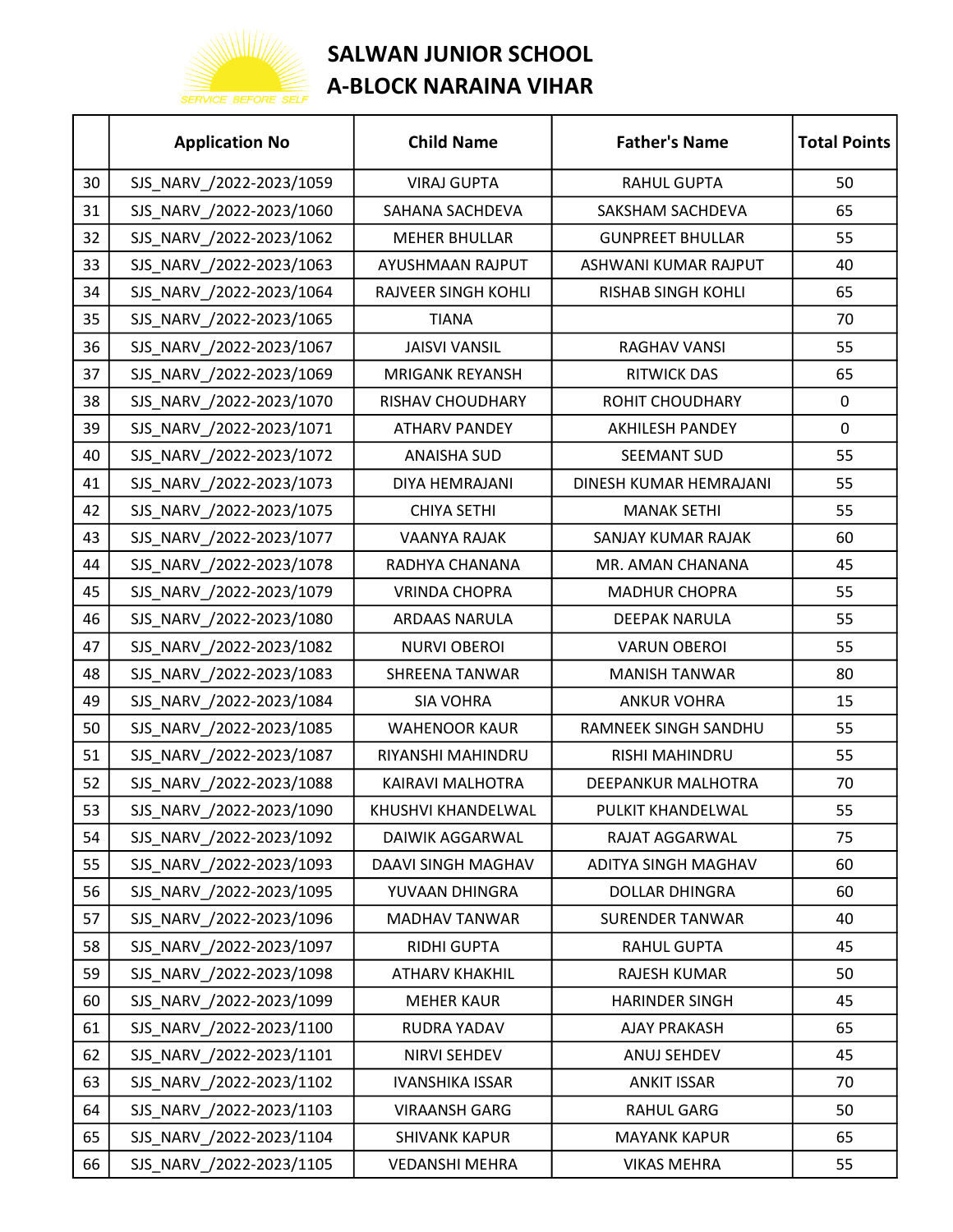

|     | <b>Application No</b>    | <b>Child Name</b>       | <b>Father's Name</b>   | <b>Total Points</b> |
|-----|--------------------------|-------------------------|------------------------|---------------------|
| 67  | SJS_NARV_/2022-2023/1106 | <b>DHRUSHIL VIRMANI</b> | <b>VARUN VIRMANI</b>   | 65                  |
| 68  | SJS_NARV_/2022-2023/1107 | NAVISHA BHAGCHANDANI    | ASHISH BHAGCHANDANI    | 55                  |
| 69  | SJS_NARV_/2022-2023/1108 | <b>TISHA NALWA</b>      | <b>VARUN NALWA</b>     | 65                  |
| 70  | SJS_NARV_/2022-2023/1109 | <b>INAAYA DUGGAL</b>    | <b>VAIBHAV DUGGAL</b>  | 55                  |
| 71  | SJS NARV /2022-2023/1110 | <b>NAYSHA</b>           | PANKAJ KUMAR           | 55                  |
| 72  | SJS_NARV_/2022-2023/1111 | <b>HANVIKA TANDON</b>   | <b>KAPIL TANDON</b>    | 55                  |
| 73  | SJS_NARV_/2022-2023/1112 | RUHBAANI RAJ            | <b>ARJUN RAJ</b>       | 60                  |
| 74  | SJS_NARV_/2022-2023/1113 | DIVYANK KHURANA         | PUNEET KHURANA         | 50                  |
| 75  | SJS_NARV_/2022-2023/1114 | NATASHA GANDHI          | <b>PUNEET GANDHI</b>   | 70                  |
| 76  | SJS_NARV_/2022-2023/1115 | <b>ADIRA PAHWA</b>      | <b>BHARAT PAHWA</b>    | 55                  |
| 77  | SJS_NARV_/2022-2023/1118 | <b>REYANSH CHOUDHAY</b> | <b>ANKIT CHOUDHARY</b> | 50                  |
| 78  | SJS_NARV_/2022-2023/1122 | <b>AASHVI DHILLOR</b>   | <b>RAVINDER KUMAR</b>  | 45                  |
| 79  | SJS_NARV_/2022-2023/1123 | HITARTH KHANNA          | <b>SUMIT KHANNA</b>    | 60                  |
| 80  | SJS NARV /2022-2023/1124 | <b>SHAURYA CHHABRA</b>  | SHIVRAJ CHHABRA        | 50                  |
| 81  | SJS_NARV_/2022-2023/1127 | YASHRAJ JAISWAL         | RAVI JAISWAL           | 40                  |
| 82  | SJS_NARV_/2022-2023/1128 | <b>KABIR CHAUDHARY</b>  | SHASHANK CHAUDHARY     | 65                  |
| 83  | SJS_NARV_/2022-2023/1129 | RAJVEER PAHUJA          | <b>SAHIL PAHUJA</b>    | 10                  |
| 84  | SJS_NARV_/2022-2023/1130 | PRANAV SHUKLA           | <b>SWAPNIL SHUKLA</b>  | 40                  |
| 85  | SJS_NARV_/2022-2023/1132 | <b>BAVGUN KAUR</b>      | <b>TARANDEEP SINGH</b> | 55                  |
| 86  | SJS_NARV_/2022-2023/1134 | <b>KANUSHI GUPTA</b>    | PAHUL GUPTA            | 70                  |
| 87  | SJS_NARV_/2022-2023/1135 | <b>SHANVI TANWAR</b>    | NAVEEN KUMAR TANWAR    | 55                  |
| 88  | SJS_NARV_/2022-2023/1136 | UTKARSH SINGH TANWAR    | SHARAD KUMAR TANWAR    | 50                  |
| 89  | SJS_NARV_/2022-2023/1137 | SUDAKSHA SHARMA         | DEEPAK SHARMA          | 70                  |
| 90  | SJS_NARV_/2022-2023/1138 | ANANDIKA BAREJA         | PRASHANT BAREJA        | 70                  |
| 91  | SJS_NARV_/2022-2023/1139 | SHANAYA CHAUDHARY       | <b>ANKIT CHAUDHARY</b> | 55                  |
| 92  | SJS_NARV_/2022-2023/1140 | <b>IVANNA GUPTA</b>     | <b>MOHAN GUPTA</b>     | 5                   |
| 93  | SJS NARV /2022-2023/1141 | HARSHIKA SABHARWAL      | ASHISH SABHARWAL       | 80                  |
| 94  | SJS NARV /2022-2023/1144 | PRATYUSH SAMVEJ         | RAJESH KUMAR DINKAR    | 40                  |
| 95  | SJS NARV /2022-2023/1145 | <b>AVANYA KOHLI</b>     | <b>TANUJ KOHLI</b>     | 55                  |
| 96  | SJS_NARV_/2022-2023/1146 | PREKSHA ARORA           | RAKESH ARORA           | 45                  |
| 97  | SJS_NARV_/2022-2023/1147 | <b>OITIJYO SAHA</b>     | PARTHA SAHA            | 55                  |
| 98  | SJS_NARV_/2022-2023/1148 | PRANVAT SINGH NAYYAR    | JASPREET SINGH NAYYAR  | 65                  |
| 99  | SJS_NARV_/2022-2023/1149 | NIRVAAN GARG            | <b>RAHUL GARG</b>      | 50                  |
| 100 | SJS_NARV_/2022-2023/1151 | <b>ISHIKA GARG</b>      | <b>MANISH GARG</b>     | 45                  |
| 101 | SJS_NARV_/2022-2023/1152 | <b>VEDIK VERMA</b>      | <b>VIKAS VERMA</b>     | 40                  |
| 102 | SJS_NARV_/2022-2023/1153 | <b>SHAURYA TANWAR</b>   | <b>SANDEEP TANWAR</b>  | 50                  |
| 103 | SJS_NARV_/2022-2023/1154 | <b>AARAV BAKSHI</b>     | ANURAG BAKSHI          | 65                  |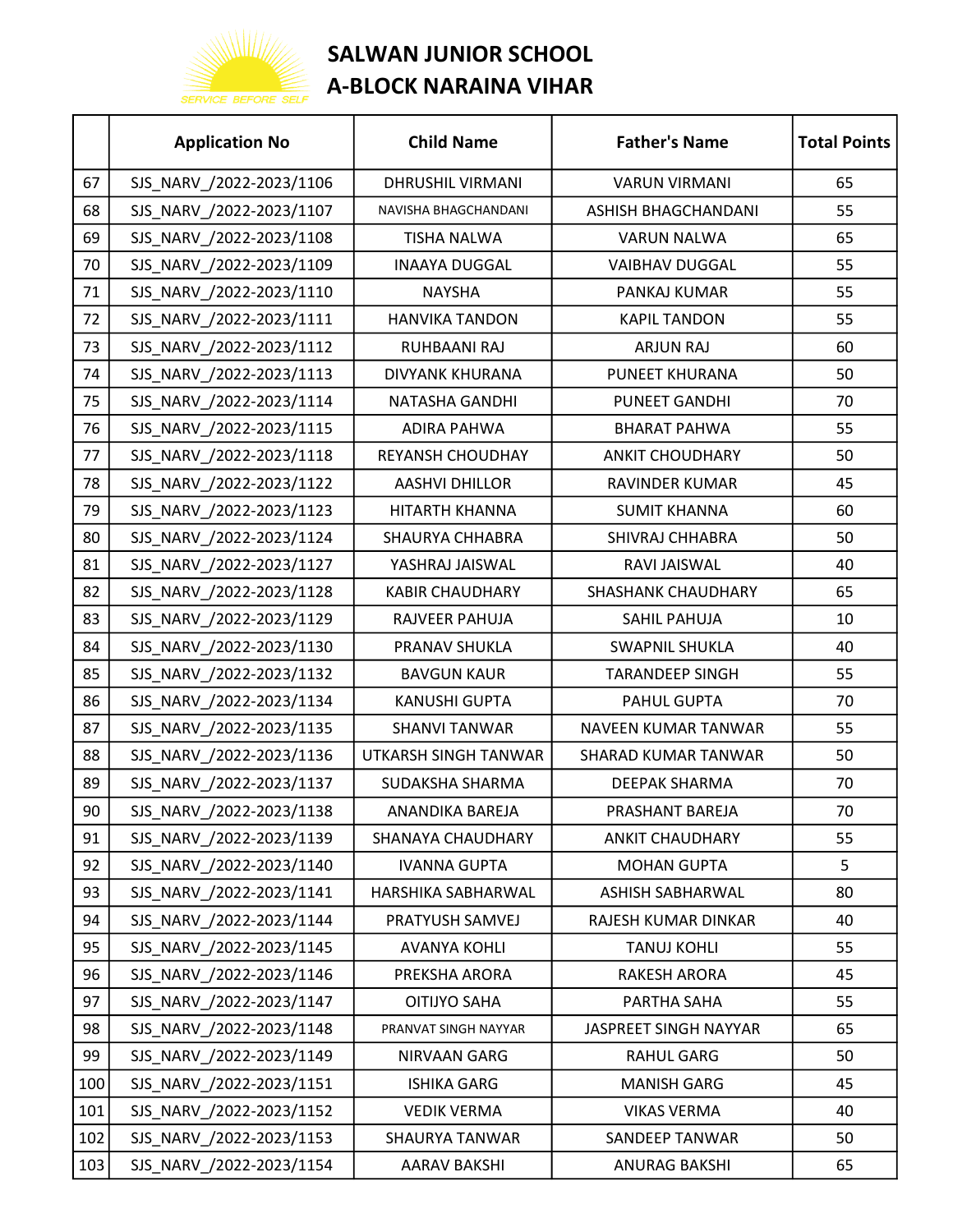

|     | <b>Application No</b>    | <b>Child Name</b>              | <b>Father's Name</b>    | <b>Total Points</b> |
|-----|--------------------------|--------------------------------|-------------------------|---------------------|
| 104 | SJS_NARV_/2022-2023/1155 | JAYVARDHAN DAGAR               | <b>NAVEEN DAGAR</b>     | 40                  |
| 105 | SJS_NARV_/2022-2023/1157 | <b>VIVAAN GARG</b>             | <b>NIKHIL GARG</b>      | 50                  |
| 106 | SJS NARV /2022-2023/1158 | <b>MANNAT KHURANA</b>          | RIPU DAMAN KHURANA      | 60                  |
| 107 | SJS_NARV_/2022-2023/1159 | ATHARV AGARWAL                 | <b>KAPISH AGARWAL</b>   | 65                  |
| 108 | SJS_NARV_/2022-2023/1160 | <b>TARANDEEP SINGH</b>         | <b>JANMEET SINGH</b>    | 40                  |
| 109 | SJS_NARV_/2022-2023/1164 | <b>ANAANYYA SURI</b>           | <b>VIVEK SURI</b>       | 55                  |
| 110 | SJS_NARV_/2022-2023/1165 | ADITYARAJ KIRAN GAIKWAD        | KIRAN B. GAIKWAD        | 65                  |
| 111 | SJS_NARV_/2022-2023/1166 | <b>ANUGRRAH SURI</b>           | <b>VIVEK SURI</b>       | 50                  |
| 112 | SJS_NARV_/2022-2023/1167 | <b>TISHA SINGH</b>             | SHAILENDRA KUMAR SINGH  | 80                  |
| 113 | SJS_NARV_/2022-2023/1168 | <b>VYAAN GOSWAMI</b>           | <b>KARAN GOSWAMI</b>    | 50                  |
| 114 | SJS NARV /2022-2023/1169 | <b>AYRA GUPTA</b>              | DEVENDRA KUMAR GUPTA    | 55                  |
| 115 | SJS_NARV_/2022-2023/1170 | PRANIT SINGHAL                 | <b>NITIN GUPTA</b>      | 50                  |
| 116 | SJS_NARV_/2022-2023/1171 | <b>VIVAAN KUNDRA</b>           | SANDEEP KUNDRA          | 60                  |
| 117 | SJS_NARV_/2022-2023/1172 | <b>VARDAAN DHINGRA</b>         | <b>VARINDER DHINGRA</b> | 40                  |
| 118 | SJS_NARV_/2022-2023/1173 | <b>NAIRA VERMA</b>             |                         | 45                  |
| 119 | SJS_NARV_/2022-2023/1174 | LAVIT                          | <b>KRISHAN LAL</b>      | 55                  |
| 120 | SJS_NARV_/2022-2023/1175 | SHREYA SINGH                   | <b>GAURAV SINGH</b>     | 70                  |
| 121 | SJS_NARV_/2022-2023/1176 | AASHVIK SACHDEVA               | NITIN SACHDEVA          | 65                  |
| 122 | SJS_NARV_/2022-2023/1178 | PRISHA GATTANI                 | PANKAJ GATTANI          | 55                  |
| 123 | SJS_NARV_/2022-2023/1179 | SHANAYA SACHDEVA               | ANURAG SACHDEVA         | 55                  |
| 124 | SJS_NARV_/2022-2023/1181 | RAIMA MAKHIJA                  | RAHUL MAKHIJA           | 45                  |
| 125 | SJS_NARV_/2022-2023/1182 | YASHASVI RAJPOOT               | <b>KRISHAN PAL</b>      | 55                  |
| 126 | SJS NARV /2022-2023/1184 | <b>CHERYL MAKHIJA</b>          | RAHUL MAKHIJA           | 55                  |
| 127 | SJS_NARV_/2022-2023/1185 | PRAJWAL SINGH                  | <b>RAJDEEP SINGH</b>    | 75                  |
| 128 | SJS_NARV_/2022-2023/1187 | <b>MADHAV PURI</b>             | <b>VARUN PURI</b>       | 40                  |
| 129 | SJS_NARV_/2022-2023/1188 | PRIYANSHI                      | <b>NAVNEET</b>          | 45                  |
| 130 | SJS NARV /2022-2023/1189 | AYAANA JAISWAL                 | <b>ARUN JAISWAL</b>     | 45                  |
| 131 | SJS NARV /2022-2023/1190 | <b>NAVISH HANDA</b>            | <b>ABHINAV HANDA</b>    | 60                  |
| 132 | SJS NARV /2022-2023/1191 | TRIJAL SAPEHIA                 | <b>AMIT KUMAR</b>       | 50                  |
| 133 | SJS_NARV_/2022-2023/1192 | <b>GIRVANI PAHWA</b>           | <b>ABHISHEK PAHWA</b>   | 70                  |
| 134 | SJS_NARV_/2022-2023/1194 | <b>VEDIKA DHINGRA</b>          | <b>VARINDER DHINGRA</b> | 45                  |
| 135 | SJS_NARV_/2022-2023/1195 | <b>BHAVIKA HATHWAL</b>         | <b>TARUN HATHWAL</b>    | 55                  |
| 136 | SJS_NARV_/2022-2023/1197 | JASRAJ SINGH BHOGAL            | PRABHDEEP SINGH BHOGAL  | 50                  |
| 137 | SJS_NARV_/2022-2023/1198 | <b>JIVIKA BHANDARI</b>         | SARVAN SINGH BHANDARI   | 55                  |
| 138 | SJS_NARV_/2022-2023/1199 | <b>GARVIT KISHAN CHAUDHARY</b> | <b>KAPIL CHAUDHARY</b>  | 65                  |
| 139 | SJS NARV /2022-2023/1201 | <b>VRIDHI</b>                  | RANJEET                 | 55                  |
| 140 | SJS_NARV_/2022-2023/1202 | PRAYAN CHOTWANI                | <b>ANIT CHOTWANI</b>    | 65                  |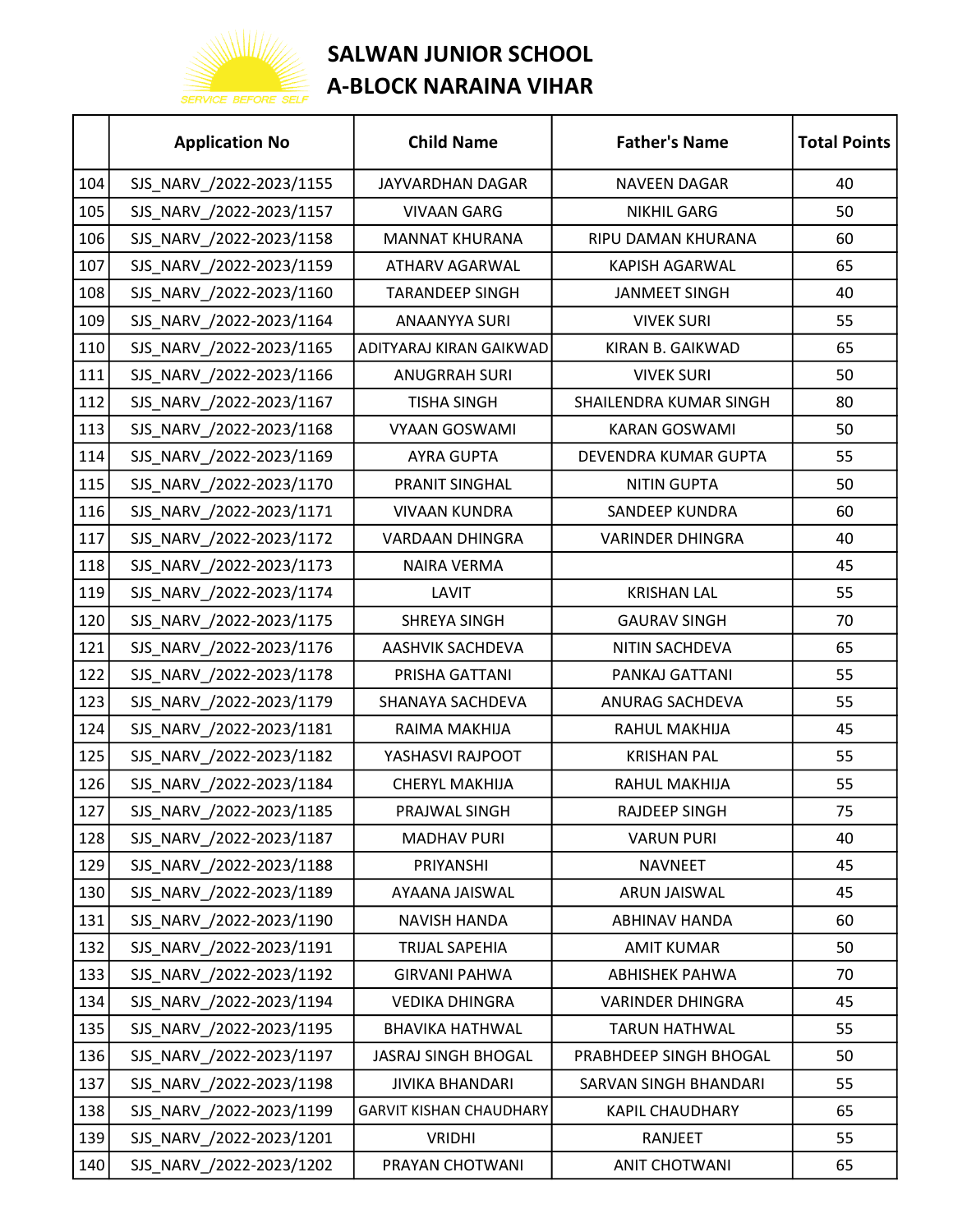

|     | <b>Application No</b>    | <b>Child Name</b>            | <b>Father's Name</b>     | <b>Total Points</b> |
|-----|--------------------------|------------------------------|--------------------------|---------------------|
| 141 | SJS_NARV_/2022-2023/1203 | <b>BHAVIKA KUMARI</b>        | <b>RAHUL KUMAR</b>       | 70                  |
| 142 | SJS NARV /2022-2023/1204 | <b>KARMAN KAUR</b>           | <b>AZAD SINGH</b>        | 45                  |
| 143 | SJS_NARV_/2022-2023/1205 | <b>KRISHIKA NAGAL</b>        | <b>UJJAWAL NAGAL</b>     | 55                  |
| 144 | SJS_NARV_/2022-2023/1206 | <b>AARNAA</b>                | <b>AMIT CHOPRA</b>       | 55                  |
| 145 | SJS NARV /2022-2023/1207 | JAPRAJ SINGH CHUGH           | CA SARABDEEP SINGH CHUGH | 50                  |
| 146 | SJS_NARV_/2022-2023/1208 | <b>VIREN KHARBANDA</b>       | RAHUL KHARBANDA          | 65                  |
| 147 | SJS_NARV_/2022-2023/1209 | <b>VRUSHTI GANDHI</b>        | <b>ASHISH GANDHI</b>     | 55                  |
| 148 | SJS_NARV_/2022-2023/1210 | <b>INAAYA RASTOGI</b>        | <b>NITIN RASTOGI</b>     | 55                  |
| 149 | SJS_NARV_/2022-2023/1212 | RUDRAM KAPAHI                | <b>PUNEET KAPAHI</b>     | 40                  |
| 150 | SJS_NARV_/2022-2023/1213 | <b>ANAISHA KAPOOR</b>        | <b>KAMAL KAPOOR</b>      | 55                  |
| 151 | SJS_NARV_/2022-2023/1214 | <b>DHAIRYA GUPTA</b>         | <b>ANKIT GUPTA</b>       | 50                  |
| 152 | SJS NARV /2022-2023/1215 | <b>VERAAJ SINGH SADHIORA</b> | JATINDER PAL SINGH       | 65                  |
| 153 | SJS_NARV_/2022-2023/1217 | <b>DIVISHA SHARMA</b>        | RUPESH KUMAR SHARMA      | 55                  |
| 154 | SJS_NARV_/2022-2023/1219 | MISHIKA SHARMA               | SAURABH SHARMA           | 65                  |
| 155 | SJS_NARV_/2022-2023/1220 | SHREEJA MISHRA               | <b>HARSH MISHRA</b>      | 70                  |
| 156 | SJS_NARV_/2022-2023/1222 | <b>JENCY DHAMIJA</b>         | <b>VIKESH KUMAR</b>      | 55                  |
| 157 | SJS_NARV_/2022-2023/1224 | <b>KABIR RAI SINGH</b>       | <b>ABHISHEK SINGH</b>    | 10                  |
| 158 | SJS_NARV_/2022-2023/1225 | SHANAYA TANWAR               | NIKUNJ TANWAR            | 55                  |
| 159 | SJS_NARV_/2022-2023/1226 | RIDHIMA MAKHIJA              | RAHUL MAKHIJA            | 55                  |
| 160 | SJS_NARV_/2022-2023/1227 | <b>VRITI GULIANI</b>         | <b>VAIBHAV GULIANI</b>   | 15                  |
| 161 | SJS_NARV_/2022-2023/1228 | <b>ISHAAN ANAND</b>          | <b>ANANDA RAJ</b>        | 50                  |
| 162 | SJS_NARV_/2022-2023/1229 | MIRAAYA KAPOOR               | <b>VARUN KAPOOR</b>      | 65                  |
| 163 | SJS NARV /2022-2023/1231 | SHANAYA SHARMA               | HIMANSHU SHARMA          | 70                  |
| 164 | SJS_NARV_/2022-2023/1232 | MAAHIRA GARG                 | <b>GAURAV GARG</b>       | 30                  |
| 165 | SJS NARV /2022-2023/1233 | ASHRIT SINGH MANCHANDA       | RAVNEET SINGH MANCHANDA  | 50                  |
| 166 | SJS_NARV_/2022-2023/1236 | <b>RHYTHM KAUR</b>           | <b>VINEET SINGH</b>      | 55                  |
| 167 | SJS NARV /2022-2023/1237 | AYANSH                       | PARDEEP KUMAR            | 40                  |
| 168 | SJS NARV /2022-2023/1239 | <b>KASHVI</b>                | <b>MOHIT CHAUDHARY</b>   | 55                  |
| 169 | SJS_NARV_/2022-2023/1241 | <b>MEHER BATTA</b>           | <b>MITHUL BATTA</b>      | 55                  |
| 170 | SJS NARV /2022-2023/1243 | AVYAAN MISHRA                | <b>VIVEK MISHRA</b>      | 50                  |
| 171 | SJS NARV /2022-2023/1244 | AYANSH MISHRA                | ABHAY KUMAR MISHRA       | 50                  |
| 172 | SJS_NARV_/2022-2023/1245 | <b>VANSH ARORA</b>           | <b>AMIT ARORA</b>        | 50                  |
| 173 | SJS_NARV_/2022-2023/1246 | <b>GURAPAAR SINGH</b>        | AMANDEEP SINGH           | 50                  |
| 174 | SJS_NARV_/2022-2023/1247 | MIRAAN ABROL                 | ROHIT ABROL              | 35                  |
| 175 | SJS_NARV_/2022-2023/1248 | <b>ADVIT SIDANA</b>          | DISHANT SIDANA           | 60                  |
| 176 | SJS_NARV_/2022-2023/1249 | <b>ANSH MAHNA</b>            | <b>NARINDER MAHNA</b>    | 50                  |
| 177 | SJS_NARV_/2022-2023/1250 | <b>FALAK SEHGAL</b>          | DEEPAK SEHGAL            | 55                  |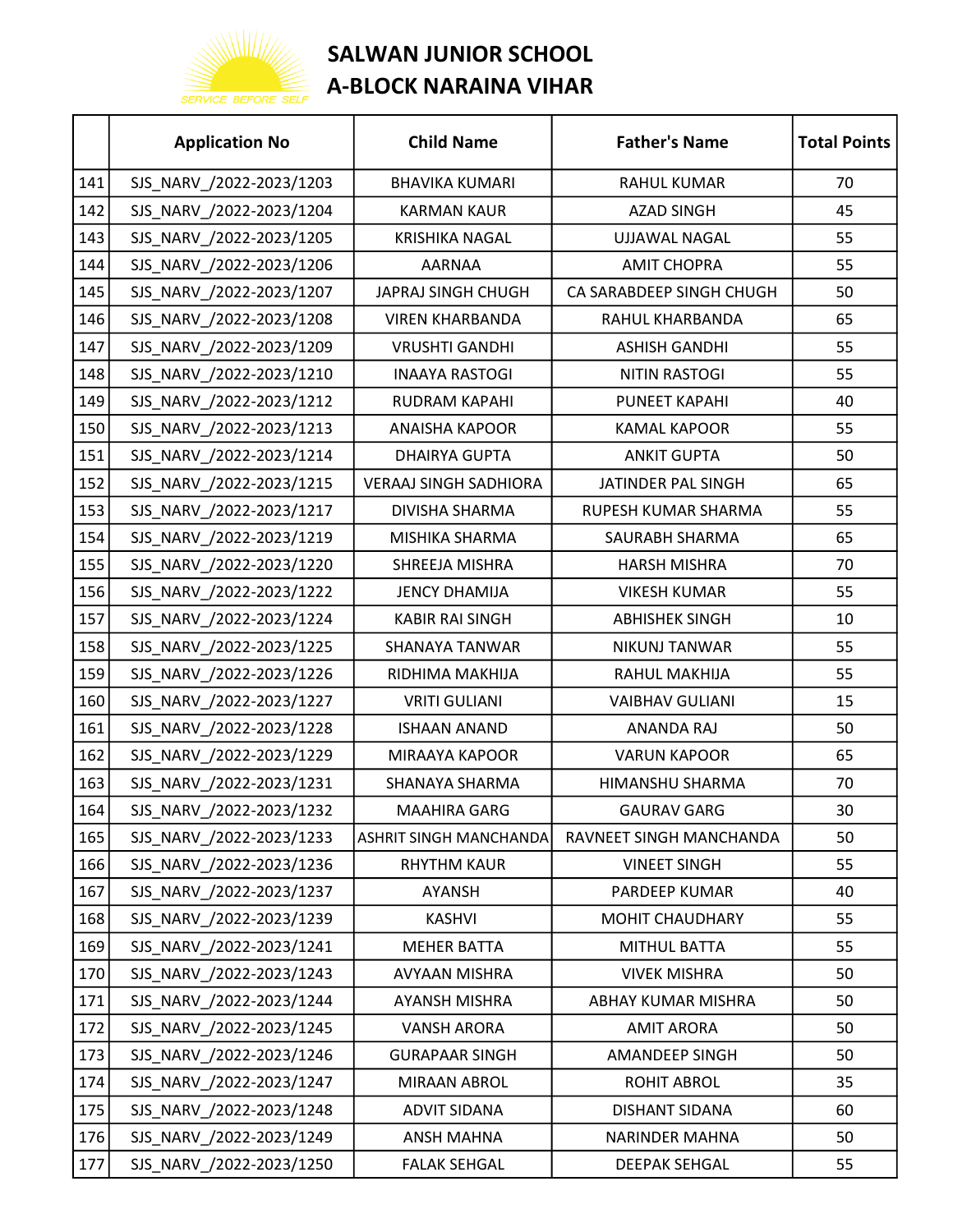

|     | <b>Application No</b>    | <b>Child Name</b>       | <b>Father's Name</b>   | <b>Total Points</b> |
|-----|--------------------------|-------------------------|------------------------|---------------------|
| 178 | SJS_NARV_/2022-2023/1251 | PARIDHI KHANNA          | <b>DEEPAK KHANNA</b>   | 45                  |
| 179 | SJS_NARV_/2022-2023/1253 | MEHARMEET SINGH DHAWAN  | AMANDEEP SINGH DHAWAN  | 50                  |
| 180 | SJS_NARV_/2022-2023/1254 | AADHYA KANOJIA          | ROHIT KANOJIA          | 45                  |
| 181 | SJS_NARV_/2022-2023/1255 | <b>VEDANSH NANDA</b>    | <b>VIKAS NANDA</b>     | 50                  |
| 182 | SJS_NARV_/2022-2023/1256 | <b>KRISHNA DAS</b>      | <b>AMULAY DAS</b>      | 40                  |
| 183 | SJS_NARV_/2022-2023/1257 | <b>MIVAAN NATH</b>      | SOUHARDA NATH          | 75                  |
| 184 | SJS_NARV_/2022-2023/1258 | <b>TEJAS SINGH</b>      | HARPREET SINGH MARWAH  | 60                  |
| 185 | SJS_NARV_/2022-2023/1260 | <b>AAYAN CHUGH</b>      | ANGAD CHUGH            | 65                  |
| 186 | SJS_NARV_/2022-2023/1261 | <b>EVAAN BHOLA</b>      | <b>RAJAT BHOLA</b>     | 50                  |
| 187 | SJS_NARV_/2022-2023/1262 | <b>AVISHA SHARMA</b>    | ARVIND SHARMA          | 45                  |
| 188 | SJS_NARV_/2022-2023/1263 | DIVYANSH AHUJA          | <b>SULABH AHUJA</b>    | 65                  |
| 189 | SJS NARV /2022-2023/1264 | VAJHALA RUTHVIK KAUSHIK | <b>VAJALA RAVI</b>     | 55                  |
| 190 | SJS_NARV_/2022-2023/1265 | <b>DARSH TATWAL</b>     | <b>KANISHK KUMAR</b>   | 50                  |
| 191 | SJS NARV /2022-2023/1266 | <b>VIRAJ TAYAL</b>      | <b>AKSHAY TAYAL</b>    | 40                  |
| 192 | SJS_NARV_/2022-2023/1267 | <b>GIRUHI SHARMA</b>    | PRASHANT SHARMA        | 65                  |
| 193 | SJS_NARV_/2022-2023/1268 | <b>KAIRA BHASIN</b>     | <b>RAJAT BHASIN</b>    | 15                  |
| 194 | SJS_NARV_/2022-2023/1271 | <b>TIARA RAJPUT</b>     | RAHUL TANWAR           | 55                  |
| 195 | SJS_NARV_/2022-2023/1272 | <b>SELVI BHATIA</b>     | SATYAJEET BHATIA       | 65                  |
| 196 | SJS_NARV_/2022-2023/1273 | <b>JUGRAJ SINGH</b>     | SARABJOT SINGH         | 65                  |
| 197 | SJS_NARV_/2022-2023/1274 | AYAAN MALHOTRA          | RAJAT MALHOTRA         | 50                  |
| 198 | SJS_NARV_/2022-2023/1278 | SHIVYA ARORA            | MUNISH KUMAR ARORA     | 80                  |
| 199 | SJS_NARV_/2022-2023/1279 | <b>ANMAY GUPTA</b>      | <b>AKSHAY GUPTA</b>    | 65                  |
| 200 | SJS_NARV_/2022-2023/1280 | <b>ABHAYJOT SINGH</b>   | <b>JATINDER SINGH</b>  | 50                  |
| 201 | SJS_NARV_/2022-2023/1281 | ARADHYA JAIN            | <b>ANKIT JAIN</b>      | 15                  |
| 202 | SJS_NARV_/2022-2023/1282 | HARSHIL SINGHARIYA      | <b>SUBHASH CHANDER</b> | 55                  |
| 203 | SJS NARV /2022-2023/1284 | KHYATI DUGGAL           | SHIV DUGGAL            | 55                  |
| 204 | SJS NARV /2022-2023/1285 | <b>KEYANSH</b>          | HARSH VARUN DEWAN      | 50                  |
| 205 | SJS_NARV_/2022-2023/1286 | SHOURYA SINGH           | <b>ASHUTOSH KUMAR</b>  | 0                   |
| 206 | SJS_NARV_/2022-2023/1287 | <b>VAANI AGGARWAL</b>   | SANCHIT AGGARWAL       | 55                  |
| 207 | SJS_NARV_/2022-2023/1288 | PAKHEE ARORA            | SOURABH ARORA          | 15                  |
| 208 | SJS_NARV_/2022-2023/1289 | <b>GRANTH AGGARWAL</b>  | <b>CHETAN GUPTA</b>    | 50                  |
| 209 | SJS_NARV_/2022-2023/1290 | <b>LAVYANSH BALI</b>    | <b>LAKSHAY BALI</b>    | 50                  |
| 210 | SJS_NARV_/2022-2023/1291 | YANA SHAH               | <b>KEVIN SHAH</b>      | 55                  |
| 211 | SJS_NARV_/2022-2023/1293 | AADYA GUPTA             | <b>AMIT GUPTA</b>      | 55                  |
| 212 | SJS_NARV_/2022-2023/1294 | NIMISHA MINA            | MUNESH CHAND MEENA     | 55                  |
| 213 | SJS_NARV_/2022-2023/1295 | <b>DIVISHA TANWAR</b>   | <b>CHETAN TANWAR</b>   | 65                  |
| 214 | SJS_NARV_/2022-2023/1296 | YUVIR SHARMA            | KAMAL SHARMA           | 40                  |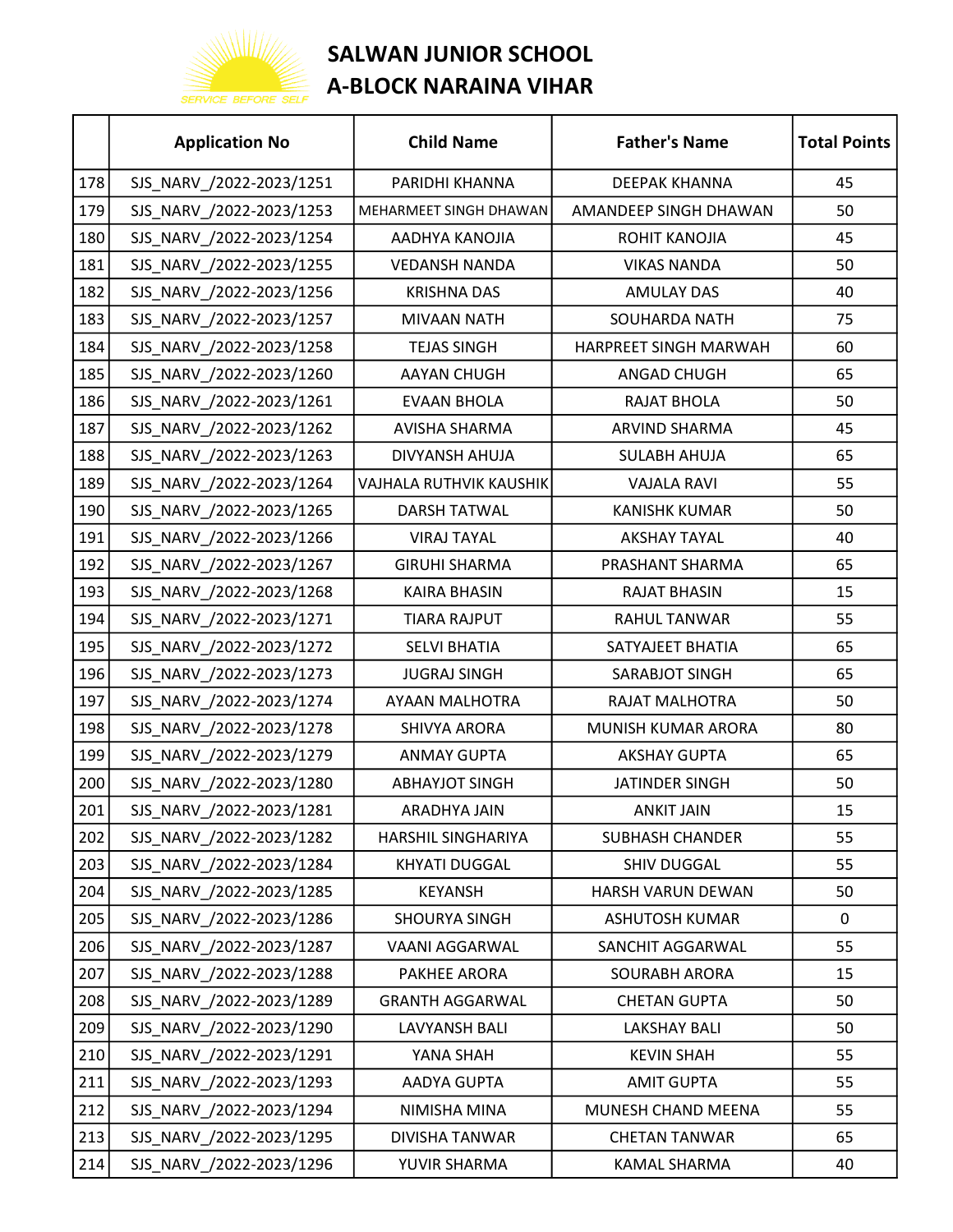

|     | <b>Application No</b>    | <b>Child Name</b>        | <b>Father's Name</b>          | <b>Total Points</b> |
|-----|--------------------------|--------------------------|-------------------------------|---------------------|
| 215 | SJS_NARV_/2022-2023/1297 | <b>RAHAT ARORA</b>       | <b>LOKESH ARORA</b>           | 40                  |
| 216 | SJS_NARV_/2022-2023/1298 | <b>SEHAJ ARORA</b>       | SANDEEP ARORA                 | 50                  |
| 217 | SJS_NARV_/2022-2023/1299 | ALISSHA KUMAR            | <b>AMIT KUMAR</b>             | 45                  |
| 218 | SJS_NARV_/2022-2023/1300 | <b>AADVIK JAIN</b>       | <b>ATUL JAIN</b>              | 75                  |
| 219 | SJS_NARV_/2022-2023/1303 | <b>DEVIKA</b>            | <b>NAVEEN</b>                 | 45                  |
| 220 | SJS_NARV_/2022-2023/1305 | HITANSHI RAJPUROHIT      | AJIT SINGH RAJPUROHIT         | 55                  |
| 221 | SJS_NARV_/2022-2023/1307 | SHOURY SURESH NEBAPURE   | SURESH MAHADEV NEBAPURE       | 65                  |
| 222 | SJS_NARV_/2022-2023/1308 | <b>VIRAJ SINGH ANAND</b> | KULMOHAN SINGH ANAND          | 75                  |
| 223 | SJS_NARV_/2022-2023/1310 | SANVI                    | SITARAM BISHNOI               | 80                  |
| 224 | SJS_NARV_/2022-2023/1311 | <b>RABBNOOR KAUR</b>     | <b>GAGANDEEP SINGH BHATIA</b> | 55                  |
| 225 | SJS_NARV_/2022-2023/1312 | MYRA UJJAINWAL           | <b>HEMRAJ</b>                 | 55                  |
| 226 | SJS_NARV_/2022-2023/1313 | <b>NIRVI SACHAR</b>      | PANKAJ SACHAR                 | 80                  |
| 227 | SJS_NARV_/2022-2023/1314 | SHIVAAY AHUJA            | DEEPAK AHUJA                  | 50                  |
| 228 | SJS_NARV_/2022-2023/1315 | <b>ADHITA SACHDEV</b>    | <b>AMAN SACHDEV</b>           | 55                  |
| 229 | SJS_NARV_/2022-2023/1316 | PARTH LAKHOTIA           | <b>AMIT LAKHOTIA</b>          | 40                  |
| 230 | SJS_NARV_/2022-2023/1317 | SAMARTH PAHWA            | <b>SUNIL PAHWA</b>            | 50                  |
| 231 | SJS_NARV_/2022-2023/1318 | DIVYAM JAIN              | <b>HARSHIT JAIN</b>           | 50                  |
| 232 | SJS_NARV_/2022-2023/1320 | <b>IHIKA ARORA</b>       | <b>JITENDER ARORA</b>         | 45                  |
| 233 | SJS_NARV_/2022-2023/1321 | AAVYAN BHATIA            | <b>HARSH BHATIA</b>           | 65                  |
| 234 | SJS_NARV_/2022-2023/1322 | RIYAARTH KAPOOR          | RAJESH KAPOOR                 | 40                  |
| 235 | SJS_NARV_/2022-2023/1325 | <b>DRITI TANWAR</b>      | <b>AKHIL TANWAR</b>           | 55                  |
| 236 | SJS_NARV_/2022-2023/1326 | <b>HARGANEEV SINGH</b>   | <b>BHUPINDER SINGH</b>        | 50                  |
| 237 | SJS_NARV_/2022-2023/1327 | <b>KIYARA KHETAN</b>     | PIYUSH KHETAN                 | 55                  |
| 238 | SJS_NARV_/2022-2023/1328 | <b>SHAURYA SINHA</b>     | SIDHARTH SINHA                | 55                  |
| 239 | SJS NARV /2022-2023/1330 | DIAAN MONGA              | <b>AMAN MONGA</b>             | 65                  |
| 240 | SJS_NARV_/2022-2023/1331 | <b>RANVIT JAIN</b>       | RAKSHIT JAIN                  | 10                  |
| 241 | SJS NARV /2022-2023/1333 | <b>KARNAV SINGH</b>      | <b>KANWARDEEP SINGH</b>       | 65                  |
| 242 | SJS NARV /2022-2023/1335 | AADVAIT SHARMA           | SAURABH SHARMA                | 65                  |
| 243 | SJS NARV /2022-2023/1336 | SHARANYA KHANDELWAL      | SAURABH KHANDELWAL            | 55                  |
| 244 | SJS NARV /2022-2023/1337 | ADRIT RAMAN SHUKLA       | RAKESH KUMAR SHUKLA           | 50                  |
| 245 | SJS NARV /2022-2023/1338 | <b>ANAV ARORA</b>        | <b>KARAN ARORA</b>            | 40                  |
| 246 | SJS_NARV_/2022-2023/1339 | KIYAAN ARORA             | <b>RISHI ARORA</b>            | 60                  |
| 247 | SJS_NARV_/2022-2023/1340 | <b>ASHNEER KAUR</b>      | AARSHDEEP SINGH               | 70                  |
| 248 | SJS_NARV_/2022-2023/1342 | <b>ADISH BAHL</b>        | <b>SAURABH BAHL</b>           | 50                  |
| 249 | SJS_NARV_/2022-2023/1343 | <b>ANANDITA THAKUR</b>   | <b>ABHINAV SINGH THAKUR</b>   | 70                  |
| 250 | SJS_NARV_/2022-2023/1344 | PRISHITA KESWANI         | HITESH KESWANI                | 80                  |
| 251 | SJS_NARV_/2022-2023/1345 | MISHIKA GUPTA            | <b>MAANAS GUPTA</b>           | 45                  |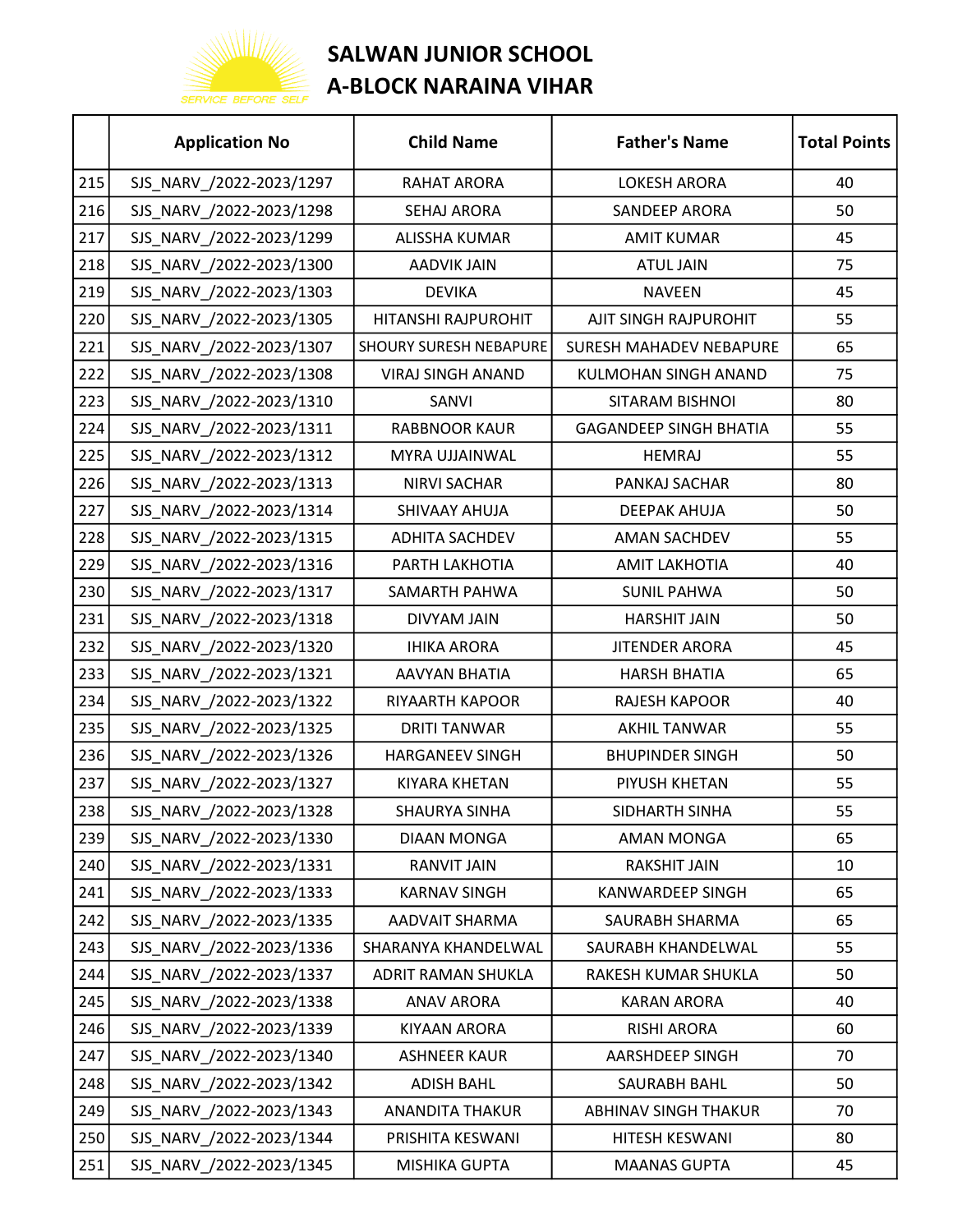

|     | <b>Application No</b>    | <b>Child Name</b>           | <b>Father's Name</b>    | <b>Total Points</b> |
|-----|--------------------------|-----------------------------|-------------------------|---------------------|
| 252 | SJS_NARV_/2022-2023/1346 | <b>ARUN SINGH</b>           | AJIT PAL SINGH          | 60                  |
| 253 | SJS_NARV_/2022-2023/1347 | <b>DIVIJ SINGH</b>          | SANDEEP SINGH           | 40                  |
| 254 | SJS_NARV_/2022-2023/1348 | <b>RIAAN</b>                | NEERAJ ARUN PATANGE     | 60                  |
| 255 | SJS_NARV_/2022-2023/1349 | YASHVI GUPTA                | <b>DINESH GUPTA</b>     | 45                  |
| 256 | SJS_NARV_/2022-2023/1350 | RUDRA ASHISH SHARMA         | <b>ASHISH SHARMA</b>    | 65                  |
| 257 | SJS NARV /2022-2023/1353 | <b>AVEER BHALLA</b>         | <b>SACHIN BHALLA</b>    | 40                  |
| 258 | SJS_NARV_/2022-2023/1354 | SAHIB SINGH                 | PARDEEP SINGH           | 50                  |
| 259 | SJS_NARV_/2022-2023/1355 | VAANYA                      | <b>MANISH KUMAR</b>     | 55                  |
| 260 | SJS_NARV_/2022-2023/1356 | <b>MISTY</b>                | SOHAN                   | 55                  |
| 261 | SJS_NARV_/2022-2023/1357 | <b>AYAAN ARYA</b>           | <b>NEERAJ PRAKASH</b>   | 50                  |
| 262 | SJS_NARV_/2022-2023/1358 | <b>LIANA GANDHI</b>         | <b>BOBSON GANDHI</b>    | 70                  |
| 263 | SJS_NARV_/2022-2023/1359 | <b>KHYATI TANWAR</b>        | AADITYAA TANWAR         | 55                  |
| 264 | SJS NARV /2022-2023/1361 | <b>AVIRAAJ SINGH BHATIA</b> | HARMANDEEP SINGH        | 50                  |
| 265 | SJS_NARV_/2022-2023/1362 | <b>MOULIK TANWAR</b>        | <b>DEEPAK TANWAR</b>    | 40                  |
| 266 | SJS_NARV_/2022-2023/1363 | SHIVAANSH ARORA             | <b>SANJEEV ARORA</b>    | 40                  |
| 267 | SJS_NARV_/2022-2023/1364 | <b>SHAHAN SINGH</b>         | KANEEL SINGH PADAM      | 50                  |
| 268 | SJS_NARV_/2022-2023/1365 | JAYVIN SINGH CHHABRA        | HARJOT SINGH CHHABRA    | 0                   |
| 269 | SJS_NARV_/2022-2023/1366 | AISHA JOLLY                 | <b>CHARANDEEP SINGH</b> | 55                  |
| 270 | SJS_NARV_/2022-2023/1367 | <b>TIYA DUA</b>             | <b>AMIT DUA</b>         | 80                  |
| 271 | SJS_NARV_/2022-2023/1368 | <b>MANVIK JAIN</b>          | <b>SACHIN JAIN</b>      | 50                  |
| 272 | SJS_NARV_/2022-2023/1369 | <b>CHITRANSH CHOUDHARY</b>  | <b>NAVEEN CHOUDHARY</b> | 60                  |
| 273 | SJS_NARV_/2022-2023/1370 | <b>EKARTH SEHGAL</b>        | <b>VISHAL SEHGAL</b>    | 75                  |
| 274 | SJS_NARV_/2022-2023/1372 | <b>TAARUSH LOYA</b>         | ANUJ ANANT LOYA         | 50                  |
| 275 | SJS_NARV_/2022-2023/1375 | KIMAYAA MALI                | KAMAL MALI              | 15                  |
| 276 | SJS_NARV_/2022-2023/1376 | <b>KASHVI TANWAR</b>        | RAVI KUMAR TANWAR       | 45                  |
| 277 | SJS_NARV_/2022-2023/1379 | NAVYA VERMA                 | <b>VIKRANT VERMA</b>    | 55                  |
| 278 | SJS NARV /2022-2023/1383 | AARAV MALHOTRA              | <b>ASHISH MALHOTRA</b>  | 50                  |
| 279 | SJS_NARV_/2022-2023/1385 | SAMAIRA LAMBA               | <b>GAURAV LAMBA</b>     | 55                  |
| 280 | SJS NARV /2022-2023/1386 | <b>SHIVAY TANWAR</b>        | <b>VINAY TANWAR</b>     | 50                  |
| 281 | SJS NARV /2022-2023/1387 | <b>AAROHI NARANG</b>        | <b>DIPANKAR NARANG</b>  | 45                  |
| 282 | SJS NARV /2022-2023/1388 | <b>SUKRITI SINHA</b>        | SIDHARTH SINHA          | 60                  |
| 283 | SJS_NARV_/2022-2023/1389 | <b>KAIRA JINDAL</b>         | <b>AMIT JINDAL</b>      | 70                  |
| 284 | SJS_NARV_/2022-2023/1390 | <b>AADYA SHREE</b>          | PAWAN KUMAR             | 45                  |
| 285 | SJS_NARV_/2022-2023/1391 | NIMIT SAXENA                | HIMANSHU SAXENA         | 50                  |
| 286 | SJS_NARV_/2022-2023/1393 | VAISHNAVI RAJPUT            | <b>NITIN KUMAR</b>      | 55                  |
| 287 | SJS_NARV_/2022-2023/1396 | HARDITT SINGH DANG          | <b>SUNNY SINGH DANG</b> | 60                  |
| 288 | SJS_NARV_/2022-2023/1398 | SAMYRA KAPUR                | DHEERAJ KAPUR           | 45                  |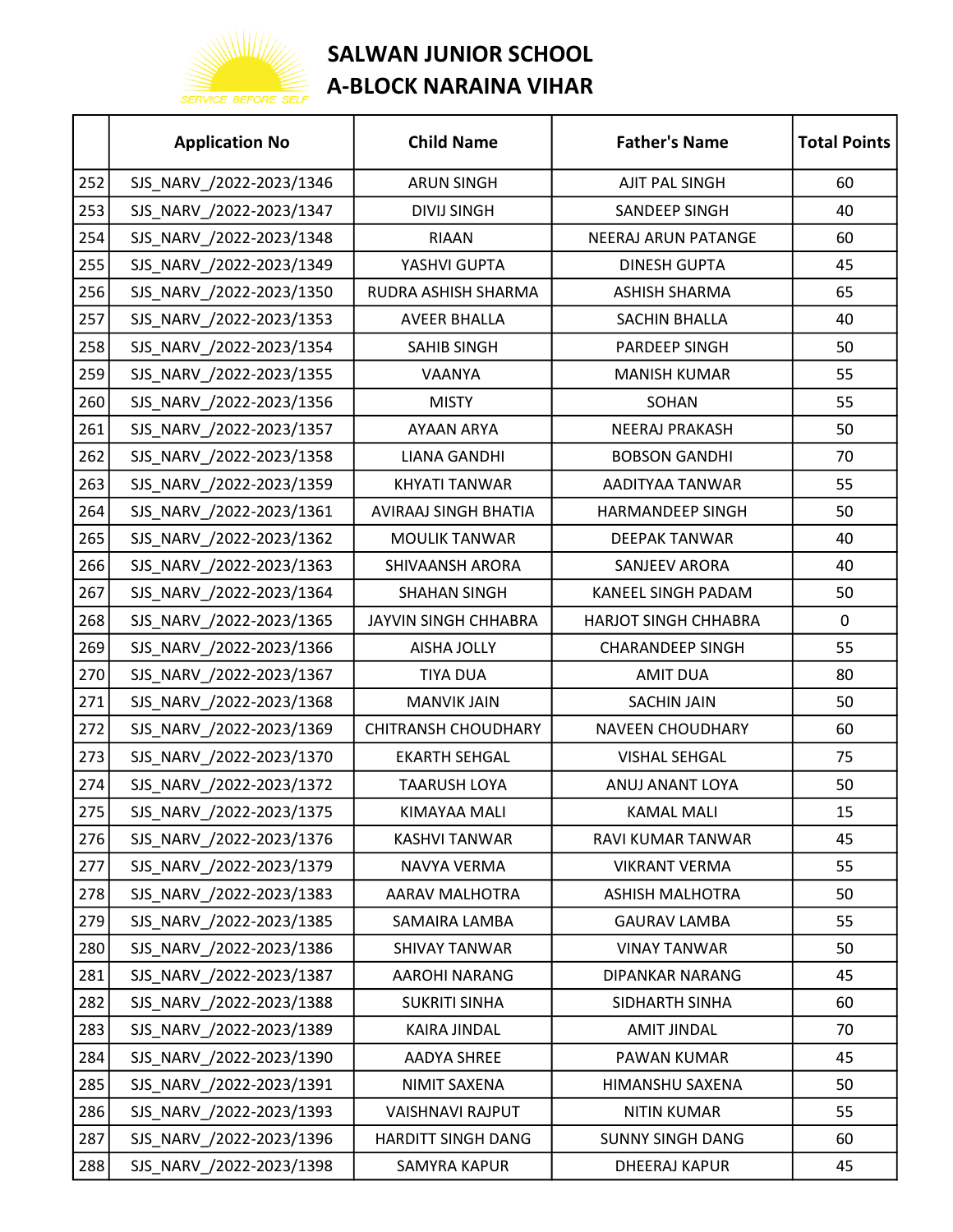

|     | <b>Application No</b>    | <b>Child Name</b>           | <b>Father's Name</b>        | <b>Total Points</b> |
|-----|--------------------------|-----------------------------|-----------------------------|---------------------|
| 289 | SJS_NARV_/2022-2023/1401 | <b>JASREET KAUR BHASIN</b>  | <b>AMARDEEP SINGH</b>       | 55                  |
| 290 | SJS_NARV_/2022-2023/1402 | <b>HEYAATHI VIG</b>         | <b>ARUN VIG</b>             | 55                  |
| 291 | SJS_NARV_/2022-2023/1403 | <b>ADVIT MARANDI</b>        | <b>ABHISHEK MARANDI</b>     | 50                  |
| 292 | SJS_NARV_/2022-2023/1406 | <b>RIAAN ARORA</b>          | <b>RAJAT ARORA</b>          | 40                  |
| 293 | SJS NARV /2022-2023/1410 | RUDRAKSH AHUJA              | <b>VIMIT AHUJA</b>          | 40                  |
| 294 | SJS_NARV_/2022-2023/1411 | AMEYA AGGARWAL              | NIPPUN AGGARWAL             | 15                  |
| 295 | SJS_NARV_/2022-2023/1412 | <b>AYAAN ARORA</b>          | <b>SHARAD ARORA</b>         | 50                  |
| 296 | SJS_NARV_/2022-2023/1413 | ALAYNA BAGHLA               | PANKAJ BAGHLA               | 45                  |
| 297 | SJS_NARV_/2022-2023/1414 | <b>JIYANSH BARWA</b>        | <b>CHIRAG BARWA</b>         | 65                  |
| 298 | SJS NARV /2022-2023/1415 | AVEER BAGHLA                | PANKAJ BAGHLA               | 40                  |
| 299 | SJS_NARV_/2022-2023/1416 | <b>ADHRIT BANERJEE</b>      | JAYANT KUMAR BANERJEE       | 50                  |
| 300 | SJS_NARV_/2022-2023/1417 | <b>AARAV KALRA</b>          | <b>GAURAV KALRA</b>         | 40                  |
| 301 | SJS_NARV_/2022-2023/1418 | <b>RANBIR SINGH</b>         | RANJEET SINGH GAHLA         | 40                  |
| 302 | SJS_NARV_/2022-2023/1423 | DEEHER MALHOTRA             | SAURABH MALHOTRA            | 45                  |
| 303 | SJS_NARV_/2022-2023/1425 | PRASHI GUPTA                | <b>RAJESH GUPTA</b>         | 55                  |
| 304 | SJS_NARV_/2022-2023/1426 | <b>MEHAR VATS</b>           | <b>VARUN VATS</b>           | 55                  |
| 305 | SJS_NARV_/2022-2023/1427 | SHIVAAY GANGIYAN            | <b>ASHISH</b>               | 50                  |
| 306 | SJS_NARV_/2022-2023/1429 | ASMI MEESARAGANDA           | HANDRA SEKHAR MEESARAGAND.  | 65                  |
| 307 | SJS_NARV_/2022-2023/1430 | <b>VARNIKA BHAMBHANI</b>    | ROHIT BHAMBHANI             | 55                  |
| 308 | SJS_NARV_/2022-2023/1431 | <b>MANSEERAT KAUR</b>       | <b>BIRENDER SINGH-</b>      | 45                  |
| 309 | SJS_NARV_/2022-2023/1433 | <b>NAISHA</b>               | PUNEET WADHWA               | 55                  |
| 310 | SJS_NARV_/2022-2023/1436 | <b>TEJAS SINGH</b>          | <b>GAURAV SINGH</b>         | 50                  |
| 311 | SJS_NARV_/2022-2023/1438 | <b>ADVIT ANSH</b>           | DEEPAK KUMAR DIWAKAR        | 75                  |
| 312 | SJS_NARV_/2022-2023/1439 | <b>HARNIDH SINGH</b>        | <b>CHARANPREET SINGH</b>    | 60                  |
| 313 | SJS NARV /2022-2023/1440 | <b>GUNTAJ SINGH WALIA</b>   | <b>GURPREET SINGH WALIA</b> | 40                  |
| 314 | SJS NARV /2022-2023/1442 | <b>JIANSH JAIN</b>          | AASHISH KUMAR JAIN          | 60                  |
| 315 | SJS_NARV_/2022-2023/1443 | <b>MAYAR MENDIRATTA</b>     | <b>GAURAV MENDIRATTA</b>    | 65                  |
| 316 | SJS_NARV_/2022-2023/1448 | <b>AGAM SINGH MAINI</b>     | <b>DIVRAJ SINGH</b>         | 50                  |
| 317 | SJS_NARV_/2022-2023/1452 | KIIYAAN KAPOOR              | SAHIL KAPOOR                | 40                  |
| 318 | SJS_NARV_/2022-2023/1453 | IVAAN WADHAWAN              | RISHI WADHAWAN              | 65                  |
| 319 | SJS_NARV_/2022-2023/1457 | <b>CHERYL BHAMBHANI</b>     | MANISH BHAMBHANI            | 55                  |
| 320 | SJS_NARV_/2022-2023/1460 | SHRIJI SHARMA               | PARDUMAN SHARMA             | 45                  |
| 321 | SJS_NARV_/2022-2023/1465 | RIVAANSH MALHOTRA           | RAVI MALHOTRA               | 50                  |
| 322 | SJS NARV /2022-2023/1466 | <b>AGAMDEEP SINGH ANAND</b> | HARMANDEEP SINGH ANAND      | 50                  |
| 323 | SJS_NARV_/2022-2023/1467 | <b>JIANA SEHDEV</b>         | RITESH SEHDEV               | 45                  |
| 324 | SJS NARV /2022-2023/1469 | MYRAA SACHDEVA              | MONEY SACHDEVA              | 55                  |
| 325 | SJS_NARV_/2022-2023/1471 | <b>ANAHAT BILLA</b>         | <b>SAKET BILLA</b>          | 45                  |